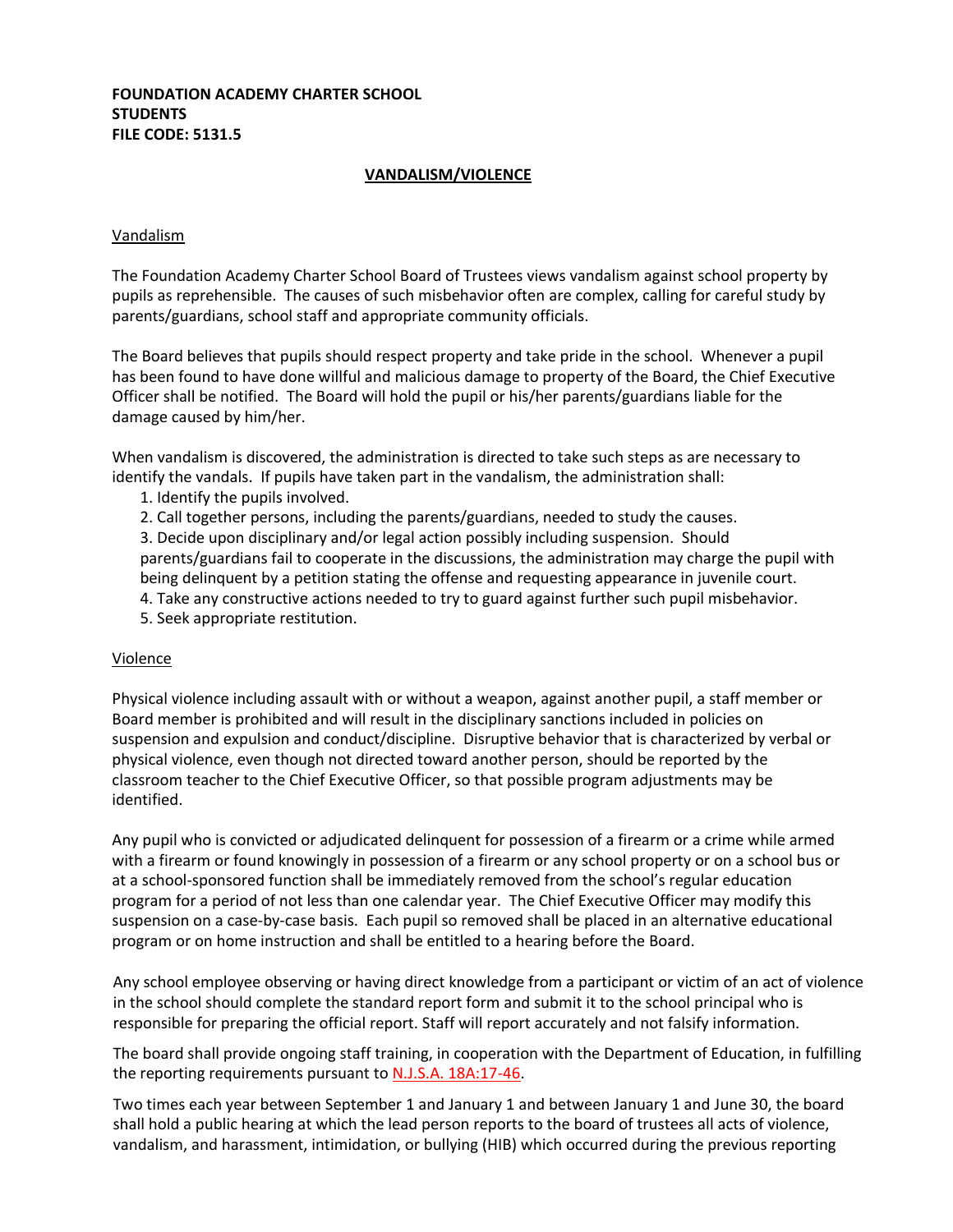period. The report shall include the number of HIB reports in the schools, the status of all investigations, the nature of the HIB, and other data required by law.

# Threats of Violence

The Board is committed to promoting healthy relationships and a safe learning environment. Therefore, it shall not tolerate pupil threats of harm to self or others or other threatening behaviors, including threats to damage school property. Threatening behaviors shall not be tolerated on school property or at activities under the jurisdiction of the Board.

Students shall inform a teacher, guidance counselor or principal when he/she is in possession of knowledge of such threats. Staff shall immediately notify the principal of any threat or threatening behavior that he/she has knowledge of, has witnessed or received. All such threats shall be promptly reported to the Police Department.Chief Executive Officer Pupils who perpetrate threatening behaviors shall be disciplined in accordance with policy and regulations on suspension and expulsion and conduct/discipline.

## Unsafe School Choice Option

The lead person shall comply with all requirements of the Unsafe School Choice Option policy adopted by the State Board of Education for schools that receive funds under the No Child Left Behind Act of 2001. He/she shall keep the board informed of all state requirements and actions taken to implement the policy.

Particularly, if a school in the school is designated as "persistently dangerous" corrective action plans shall be prepared and presented to the board for review. The corrective action plans shall be in the format provided by the Department of Education and shall describe how the schools will reduce the number of incidents of violence as determined by the Electronic Violence and Vandalism Reporting System (EVVRS).

Likewise, if a student while at school or on school grounds becomes a victim of a violent criminal offense as defined by state statute, he/she shall be offered the option of transferring to another safe school within the district of residence or region. Chief Executive Officer Parents/guardians shall be informed according to law and policy.

The Board shall be provided with access to a copy of the current statewide Unsafe School Choice Option Policy.

### School Violence Awareness Week

Foundation Academy Charter School shall observe School Violence Awareness Week, the week beginning on the third Monday in October of each year. Organized activities focused on the prevention of school violence will be offered to students, employees and Board members. Local law enforcement personnel will be invited to participate.

### Violence and Vandalism Reporting

The lead person will annually submit a report utilizing the Electronic Violence and Vandalism Reporting system (EVVRS) accurately reporting on each incident of violence, vandalism and alcohol and other drug abuse within the school. Any allegations of falsification of data will be reviewed by the board of trustees using the requirements and procedures set forth in N.J.A.C. 6A:16-5.3(g). Board action shall be based on a consideration of the nature of the conduct, the circumstances under which it occurred, and the employee's prior employment record.